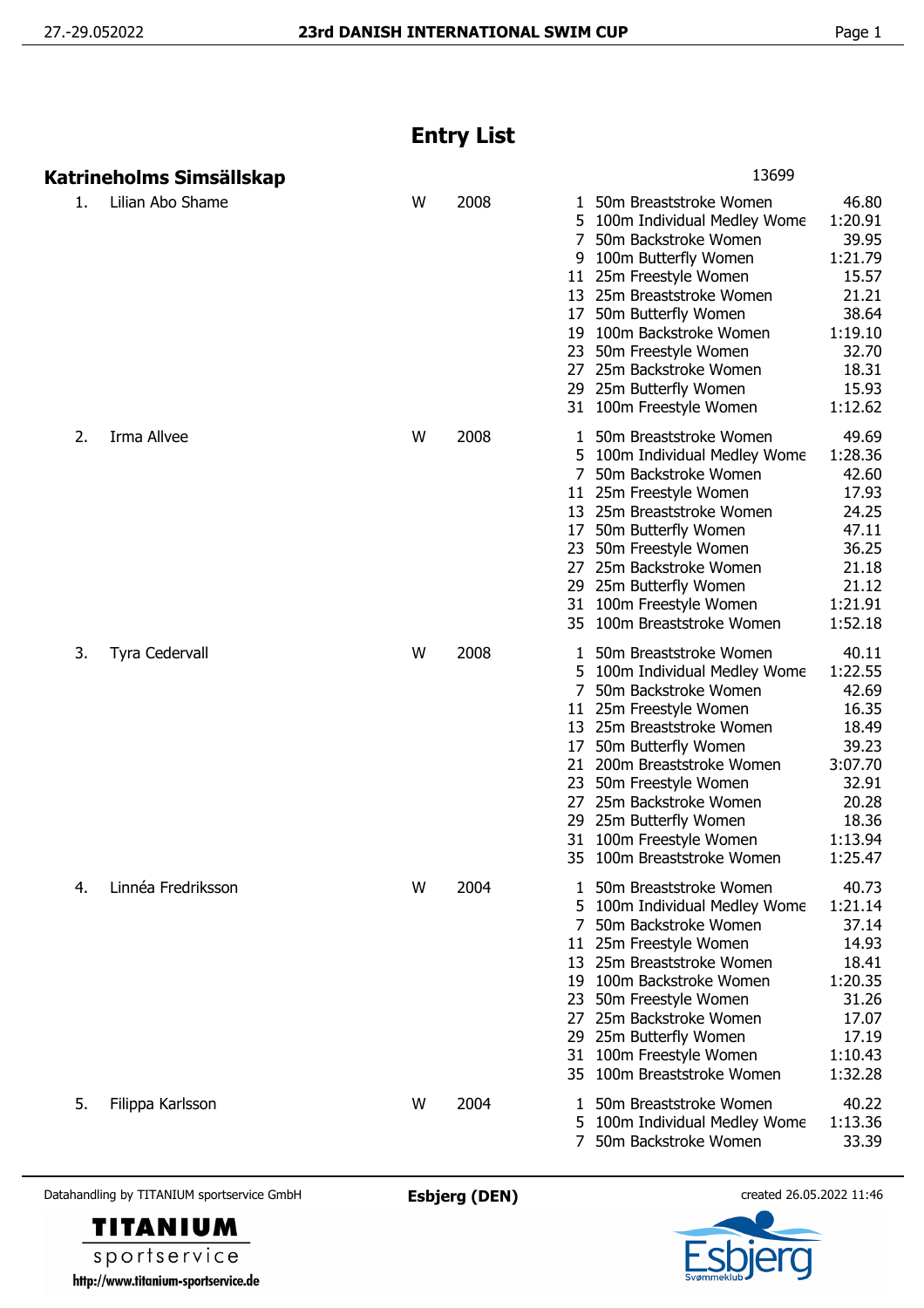|                                            | Katrineholms Simsällskap |                      |      | 13699                                       |                                                                                                                                                                                                                                                                                                                                          |                                                                                                                                        |
|--------------------------------------------|--------------------------|----------------------|------|---------------------------------------------|------------------------------------------------------------------------------------------------------------------------------------------------------------------------------------------------------------------------------------------------------------------------------------------------------------------------------------------|----------------------------------------------------------------------------------------------------------------------------------------|
| 5.                                         | Filippa Karlsson         | W                    | 2004 | 13<br>17<br>19<br>23<br>27.<br>31           | 11 25m Freestyle Women<br>25m Breaststroke Women<br>50m Butterfly Women<br>100m Backstroke Women<br>50m Freestyle Women<br>25m Backstroke Women<br>29 25m Butterfly Women<br>100m Freestyle Women                                                                                                                                        | 12.87<br>19.34<br>30.43<br>1:13.98<br>27.66<br>15.91<br>14.43<br>1:00.47                                                               |
| 6.                                         | Cindra Lindström         | W                    | 2006 | 11<br>13<br>27<br>29                        | 25m Freestyle Women<br>25m Breaststroke Women<br>25m Backstroke Women<br>25m Butterfly Women                                                                                                                                                                                                                                             | 20.03<br>23.50<br>23.00<br>23.02                                                                                                       |
| 7.                                         | Erik Blomqvist           | М                    | 2006 | 4<br>6<br>10<br>18<br>20<br>24<br>28.<br>36 | 50m Breaststroke Men<br>200m Freestyle Men<br>100m Individual Medley Men<br>50m Backstroke Men<br>100m Butterfly Men<br>12 25m Freestyle Men<br>14 25m Breaststroke Men<br>50m Butterfly Men<br>100m Backstroke Men<br>50m Freestyle Men<br>25m Backstroke Men<br>30 25m Butterfly Men<br>32 100m Freestyle Men<br>100m Breaststroke Men | 37.87<br>2:30.29<br>1:14.77<br>33.26<br>1:20.02<br>12.50<br>17.00<br>32.03<br>1:17.74<br>27.71<br>14.26<br>13.52<br>1:03.71<br>1:20.00 |
| 8.                                         | <b>Felix Eriksson</b>    | М                    | 2005 | 12<br>14<br>20<br>24<br>28<br>32<br>36      | 2 50m Breaststroke Men<br>100m Individual Medley Men<br>50m Backstroke Men<br>25m Freestyle Men<br>25m Breaststroke Men<br>100m Backstroke Men<br>50m Freestyle Men<br>25m Backstroke Men<br>30 25m Butterfly Men<br>100m Freestyle Men<br>100m Breaststroke Men                                                                         | 36.41<br>1:25.76<br>39.88<br>14.00<br>17.00<br>1:29.38<br>29.87<br>18.00<br>16.00<br>1:12.16<br>1:33.72                                |
| 9.                                         | Gustav Fager             | M                    | 2007 | 8<br>12<br>14<br>20<br>24<br>28<br>32<br>36 | 50m Breaststroke Men<br>100m Individual Medley Men<br>50m Backstroke Men<br>25m Freestyle Men<br>25m Breaststroke Men<br>100m Backstroke Men<br>50m Freestyle Men<br>25m Backstroke Men<br>30 25m Butterfly Men<br>100m Freestyle Men<br>100m Breaststroke Men                                                                           | 38.28<br>1:22.41<br>36.44<br>13.02<br>20.64<br>1:21.10<br>28.54<br>17.68<br>22.78<br>1:08.06<br>1:36.21                                |
| 10.                                        | Kevin Grahn              | M                    | 2003 | 6<br>12.<br>18<br>20<br>24                  | 100m Individual Medley Men<br>50m Backstroke Men<br>25m Freestyle Men<br>50m Butterfly Men<br>100m Backstroke Men<br>50m Freestyle Men                                                                                                                                                                                                   | 1:05.00<br>27.97<br>11.47<br>28.00<br>59.71<br>24.81                                                                                   |
| Datahandling by TITANIUM sportservice GmbH |                          | <b>Esbjerg (DEN)</b> |      | created 26.05.2022 11:46                    |                                                                                                                                                                                                                                                                                                                                          |                                                                                                                                        |

**TITANIUM** sportservice http://www.titanium-sportservice.de

FI Q